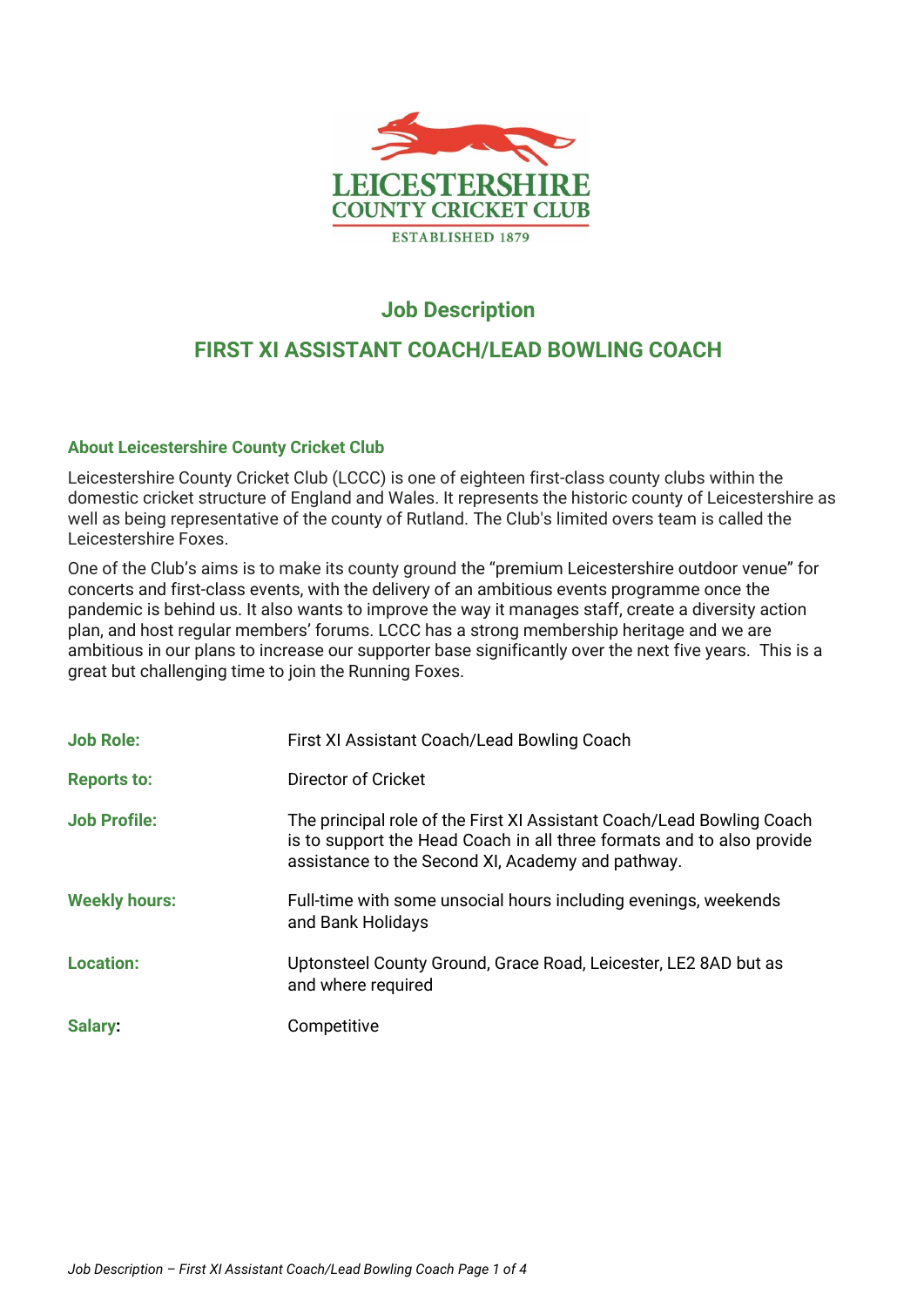### **Main Duties:**

- 1. To assist the Head Coach in the First XI, with a particular emphasis on bowling plans and strategy.
- 2. To work with the Director of Cricket, Head Coach, Second XI Coach and support staff to implement a clear and compelling bowling strategy for LCCC.
- 3. To lead on the preparation and implementation of both in-season and off-season technical plans for the professional bowlers.
- 4. Provide detailed analysis of all the professional staff bowlers and report back to the Director of Cricket and Head Coach.
- 5. To be accountable for developing and supporting the implementation of match-day tactical gameplans.
- 6. Work closely with the club Physio and Strength & Conditioning Coach to manage and support workloads and injury concerns of bowlers.
- 7. To attend and have input into player appraisals for bowling and provide feedback as and when required by the Director of Cricket and Head Coach.
- 8. To compile individual technical bowling plans for players for the winter programme and to support across all areas, as required by the Director of Cricket and Head Coach.
- 9. To work alongside the professional coaches to actively contribute and deliver on the Academy and programme in the winter.
- 10. To help to identify and select the Academy players for the programme, in conjunction with the Head of Academy, Head Coach, Second XI Coach and other Pathway coaches.
- 11. To work with the Director of Cricket, Head Coach, Second XI Coach and Head of Academy on a Talent ID process at LCCC that brings together all aspects of the club, including our community team.
- 12. To support the Director of Cricket, Head Coach, Second XI Coach and Head of Academy to develop an elite high performance scouting and nationwide Talent ID programme.
- 13. To champion and support the desired player standards, behaviours and culture across the cricket environment.
- 14. To help deliver a structured and comprehensive programme of cricket coaching initiatives and personal development activities that will fully develop the cricketing potential of current and future players within the club.
- 15. To develop and maintain a strong and effective working relationship with the Director of Cricket, Head Coach, Second XI Coach, other coaching staff and the Cricket Operations Manager to ensure that the cricket-related activities throughout the club remain focussed and successful.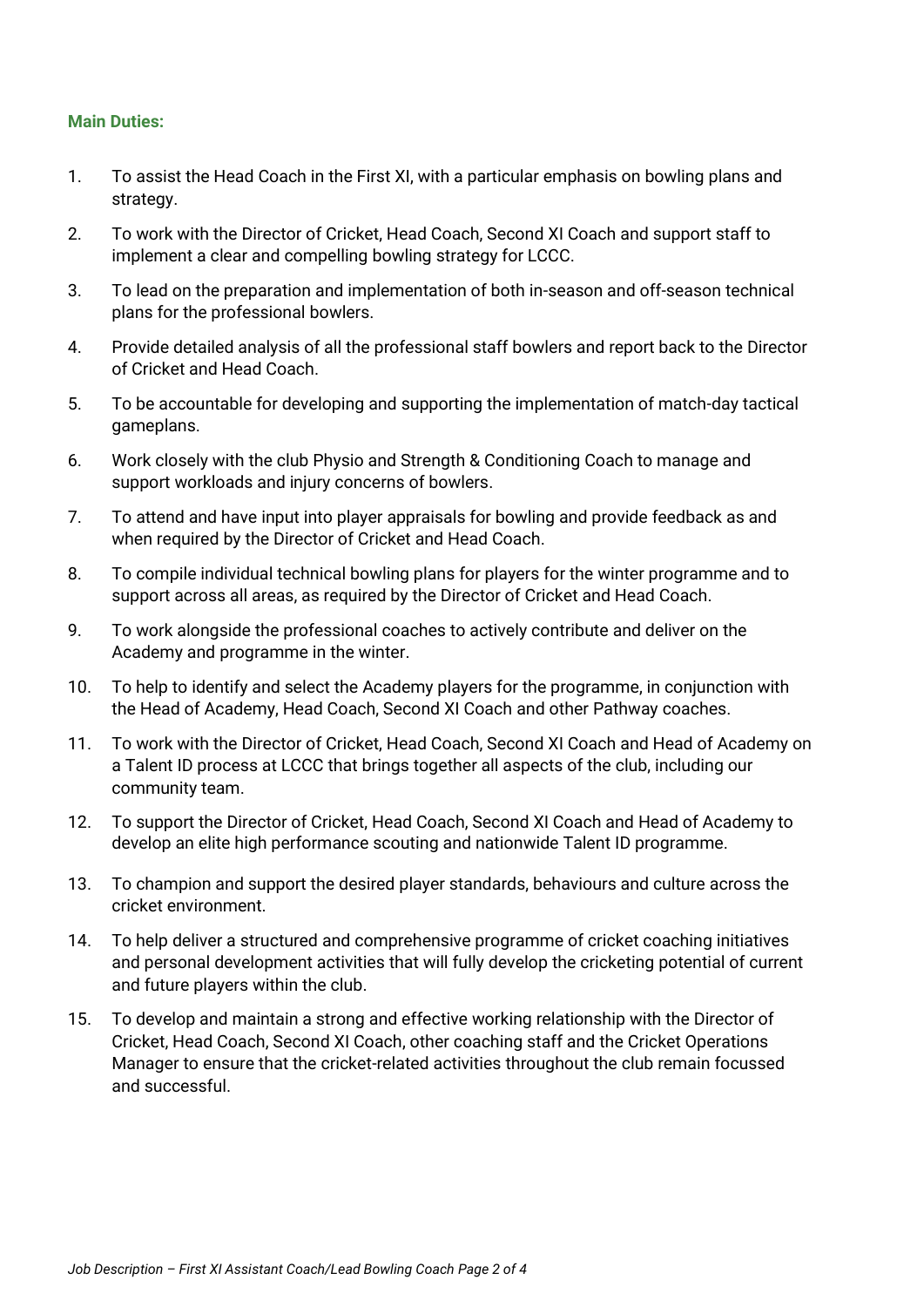## **Working Relationships:**

- Director of Cricket
- Head Coach
- **First XI Captains**
- Second XI Captains
- ECB National Performance Manager
- Academy Director
- Academy Administrator
- Pathway Coaches
- Science & Medicine Team
- Leicestershire & Rutland Community Team
- Cricket Operations Manager
- Cricket Scouting Partnership Networks
- Recreational Cricket Clubs and Schools

### **Person Specification:**

#### **Qualifications:**

#### **Essential:**

- ECB Level 3, or equivalent
- Current DBS, child protection (safeguarding young people)
- First aid qualification
- A clean driving licence
- Completed safeguarding training

#### **Desirable:**

- Played first-class cricket
- Previous coaching experience within the professional game

## **Personal Attributes, Aptitudes and Abilities:**

- Excellent communication skills.
- A knowledge and understanding of the professional game in Leicestershire through to the national and International level.
- Strong leader and good player management skills
- Good organisational skills.
- Excellent coaching skills of teams and individuals.
- Good time management, negotiation and presentation skills.
- Adaptable and flexible able to influence change.
- A clear understanding of the ECB pathway and coaching guidelines.
- An excellent knowledge of athlete development initiatives and the implications they have on coaching.
- A commitment to equal opportunities and working towards equality standards.
- Excellent communication and inter-personal skills, written and verbal.
- A positive attitude with great initiative, focus and drive.